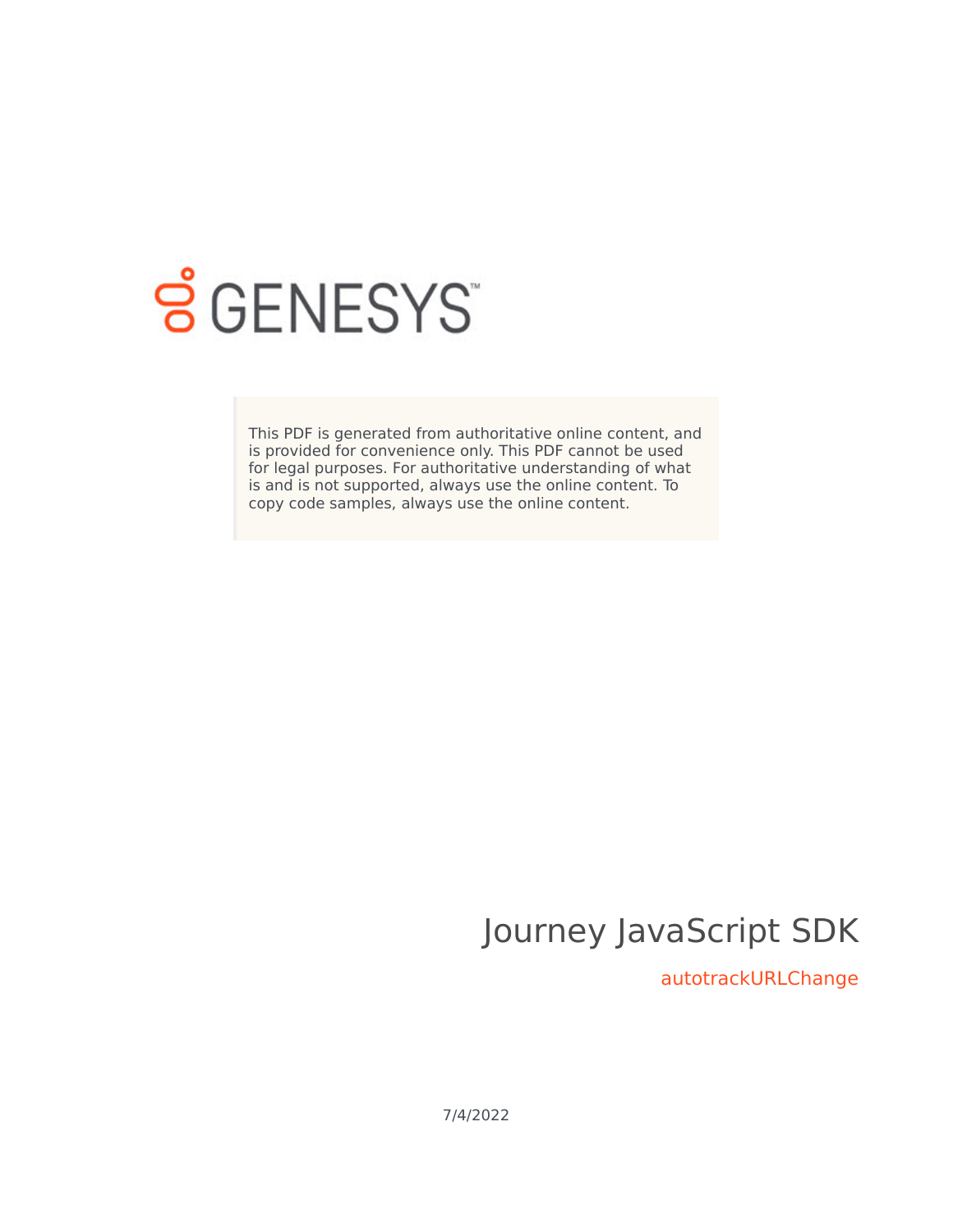## Contents

- 1 [Description](#page-2-0)
- 2 [isUrlChange](#page-2-1)
	- 2.1 [Example](#page-3-0)
- 3 [onUrlChange](#page-3-1)
- 4 [callback](#page-4-0)
	- 4.1 [Example](#page-4-1)
- 5 [delay](#page-4-2)
	- 5.1 [Example](#page-4-3)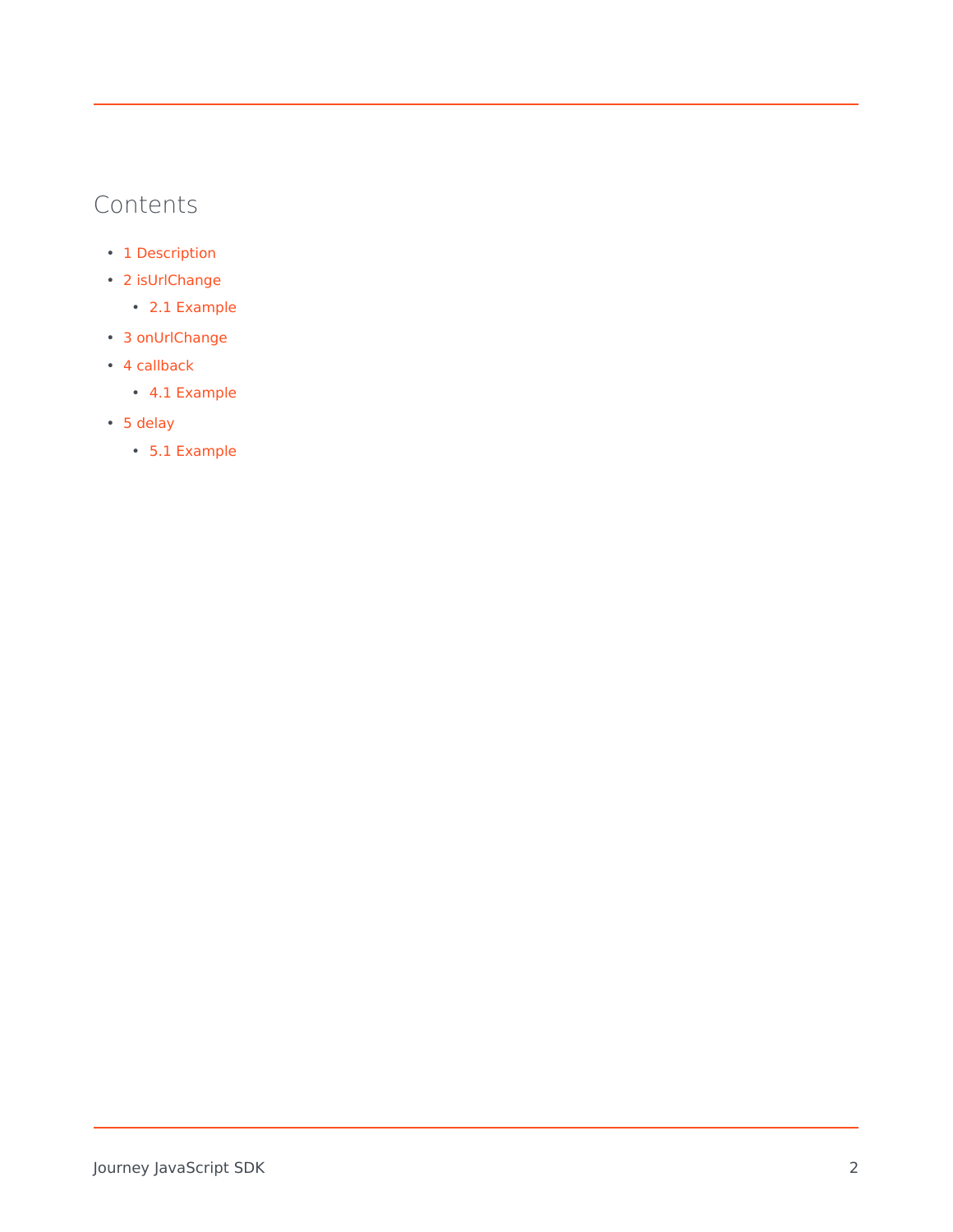Learn how to customize tracking for Single Page Application (SPA) websites. Alternatively, use your preferred tag manager to customize and deploy the SPA tracking snippet. For more information, see About event tracking with tag managers. If you are just getting started, read Predictive Engagement tracking snippet.

### Important

This article only applies to customers using web chat. If you are a Genesys Cloud CX customer, we encourage you to use the new web messaging feature to replace web chat.

## <span id="page-2-0"></span>**Description**

The autotrackURLChange module tracks activity on an SPA webpage when a user clicks through relative links or when software-driven activity changes the URL or browser history.

#### Important

The autotrackURLChange module is automatically loaded when you load the SPA snippet.

To customize how autotrackURLChange tracks user activity, use the following options:

- isUrlChange
- onUrlChange
- callback
- delay

## <span id="page-2-1"></span>isUrlChange

**Description:** Checks whether the URL changed since the last check.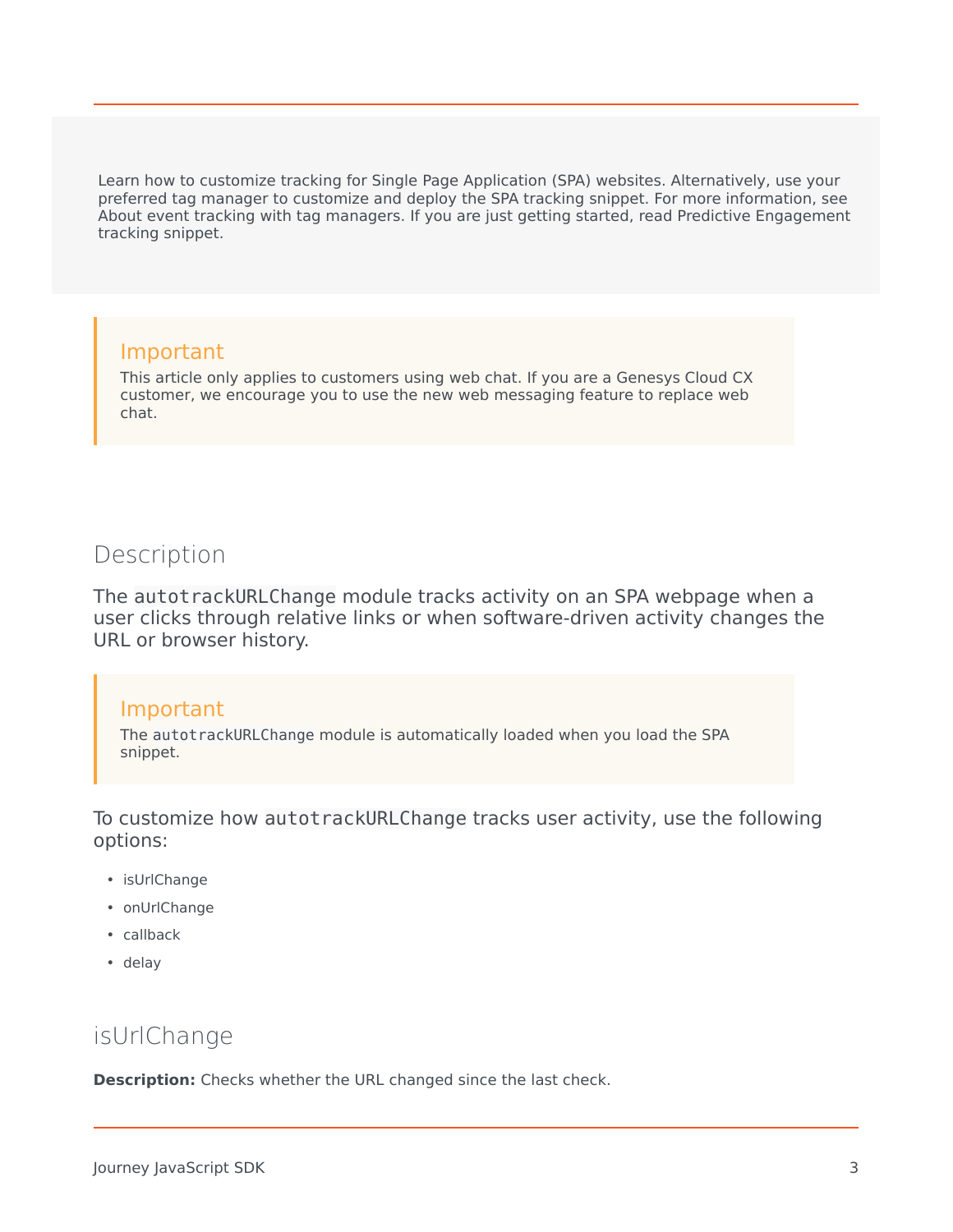#### **Type:** Function

**Status:** Default implementation available; can be overwritten

#### **Returns:** Boolean

**Arguments:** See the following table.

| <b>Name</b> | <b>Description</b>                 | Type   | <b>Status</b> |
|-------------|------------------------------------|--------|---------------|
| oldUrl      | Previous URL before the<br>change. | string | required      |
| newUrl      | Possibly changed URL.              | string | required      |

#### <span id="page-3-0"></span>Example

This example shows how to exclude tracking when a visitor clicks relative links on a webpage.

```
ac('load', 'autotrackUrlChange', {
  isUrlChange: function(oldUrl, newUrl) {
    if (oldUrl !== newUrl) {
      if (oldUrl !== '' && newUrl.includes(oldUrl)) {
        return false;
      }
      return true;
    }
    return false;
  }
}, function() { });
```
## <span id="page-3-1"></span>onUrlChange

**Description:** Runs when the URL changes through a relative link or SPA routing functionality.

**Type:** Function

**Status:** Default implementation available; tracks pageviews through ac('pageview'); can be overwritten

**Returns:** Void

**Arguments:** See the following table.

| <b>Name</b> | <b>Description</b>                  | <b>Type</b> | <b>Status</b> |
|-------------|-------------------------------------|-------------|---------------|
| newURL      | URL that the visitor<br>changed to. | string      | required      |

## Important